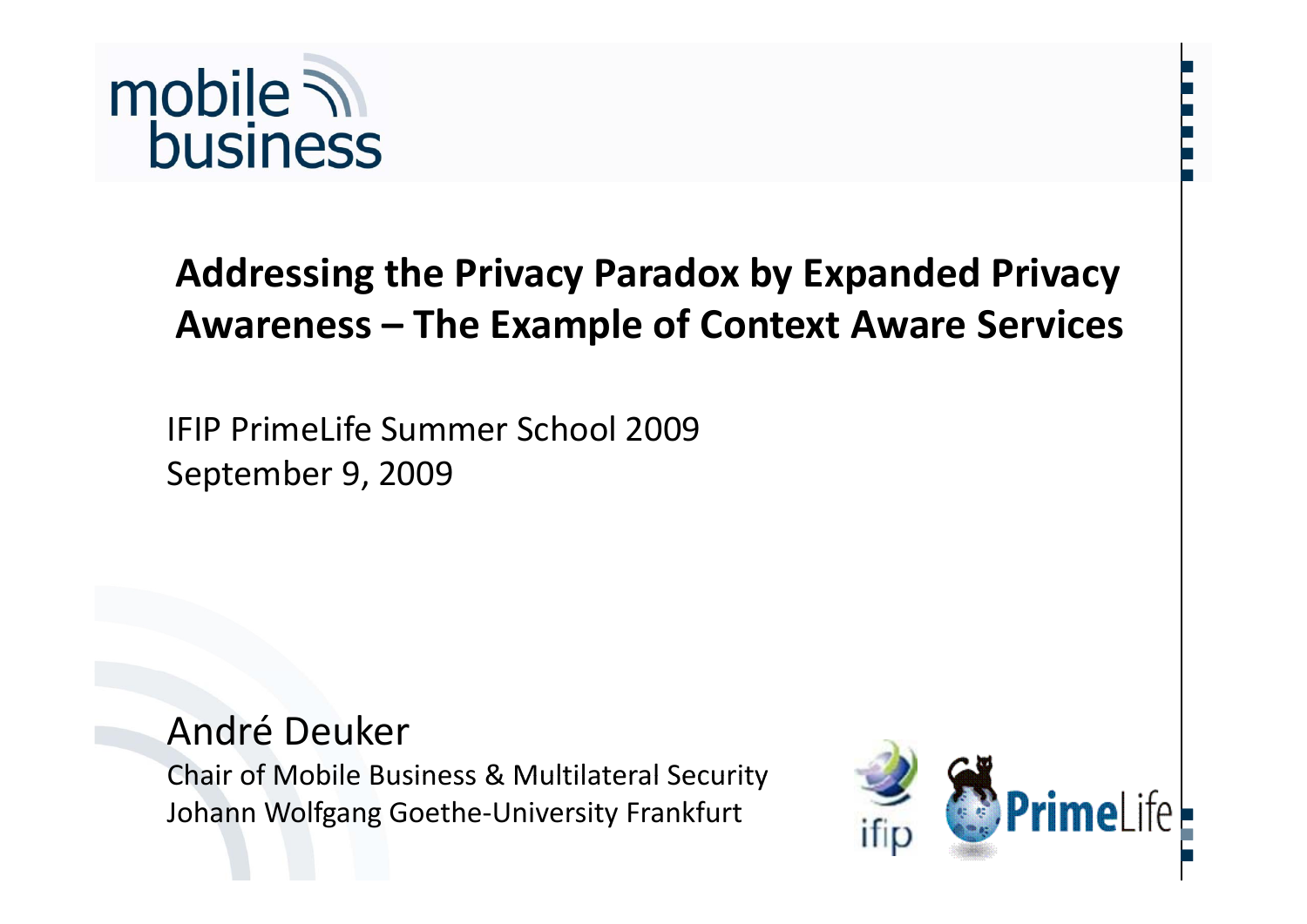

Ξ

#### **…** Motivation**…**

#### **Some connections:**

- facebook safebook Monolithic vs. Distributed Design
- Who is willing to pay for privacy?
- Who is willing to pay for services?

Business Perspective

- Ξ Legal Regulation & Economic Incentives
- ٠ Privacy in Business Models
- $\rightarrow$  Development of an artefact to support privacy in business models for context aware services.

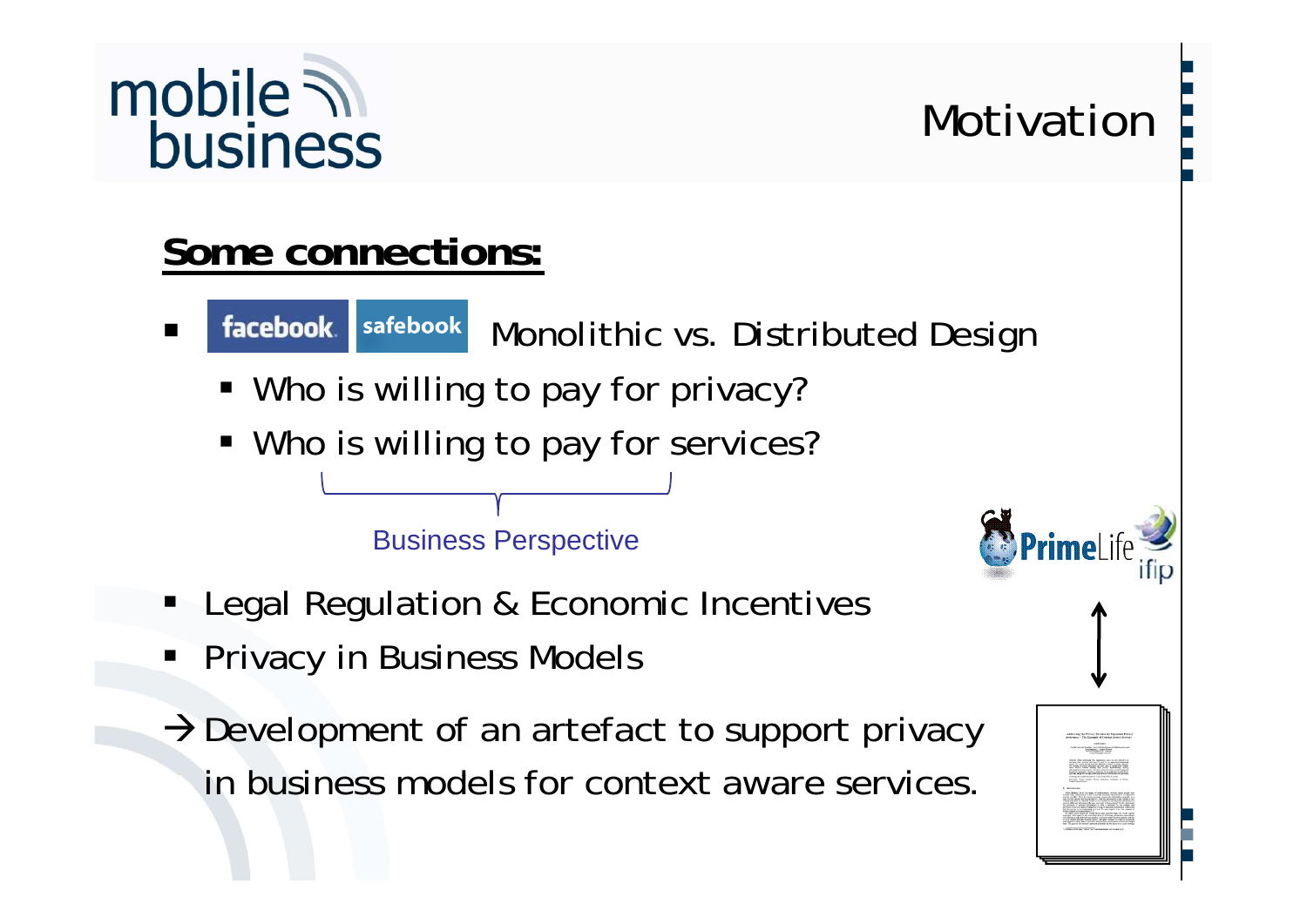

### **…**Privacy Protection **…**in Context Aware Services

**...**

3

*"Demands for persona l data are teaching people to be obstructionists. When dealing with organisations, it is best for them to obfuscate and lie in order to protect their private sphere " (Roger Clarke, Business Cases for PETs)*

Context Aware Services are **based on information about their users** as e.g. time, position, and interests.

Privacy Protection Aspects of minor importance and **not part of the value approach** of most business models for context aware services.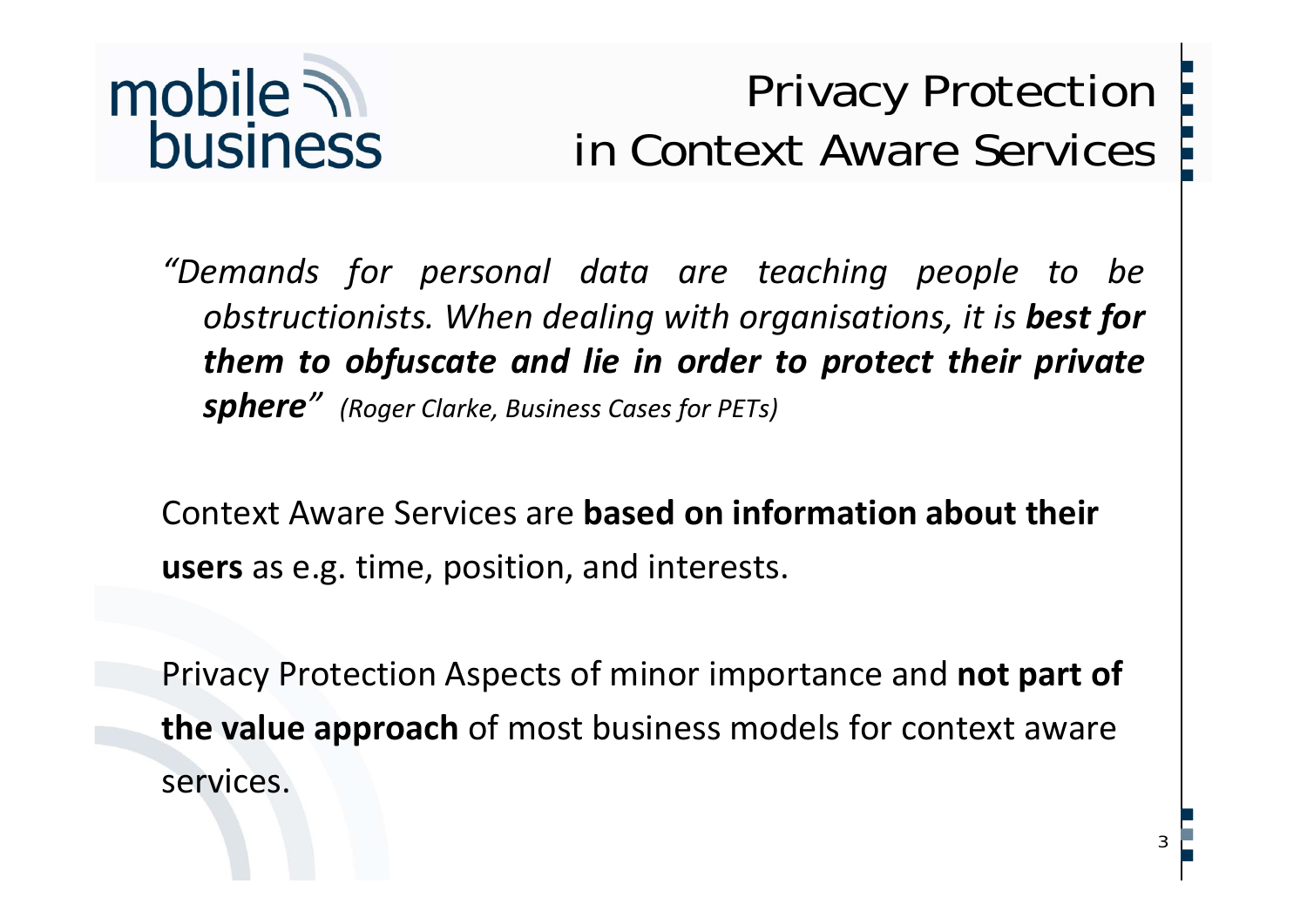# mobile  $\overline{\mathcal{N}}$ **business**

## **…**Demand for Privacy **…**and the Privacy Paradox

Privacy Paradox: *Discrepancy between users privacy needs formulated on an abstract level and their actual behaviour of interaction with context aware services.*



- Users have to be enabled to fully assess costs that are related the usage of context aware services.
- **Demand for privacy preserving mechanisms is** (artificially) lower than it should be (?)<br>
<sup>4</sup>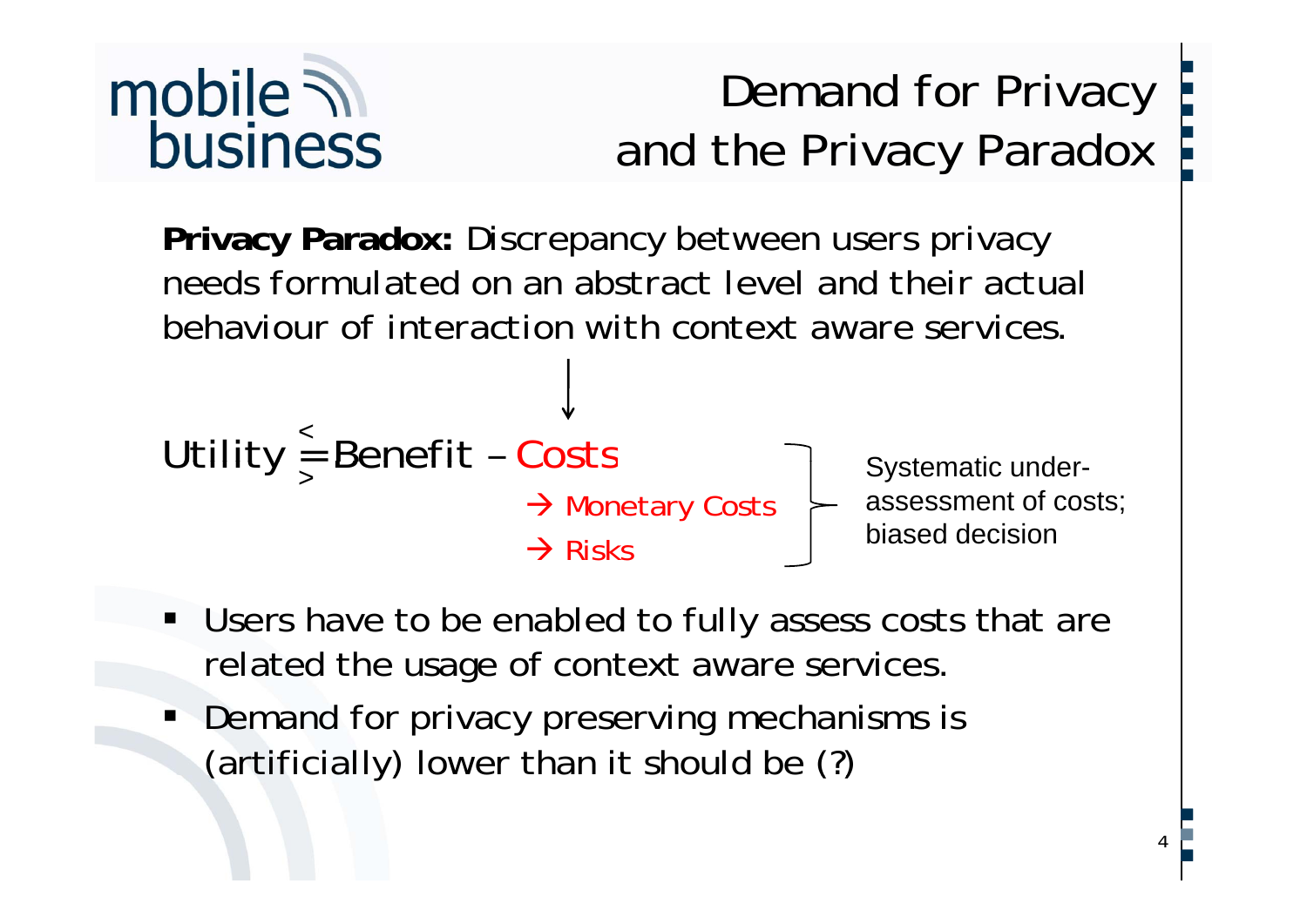# mobile  $\mathbb N$ **business**

## **…**3 Dimensions **…**of the Privacy Paradox

- **EXPLEMENT Incomplete Information** 
	- **Incomplete Information about disclosed data**
	- $\blacksquare$  Incomplete information about consequences of disclosed data
- **Bounded Rationality** 
	- **Wrong or biased conclusions in spite of** complete information
- **Psychological Factors**
	- Users draw less attention to privacy risks than to other types of risk
	- ٠ Immediate gratification can influence users' risk perception

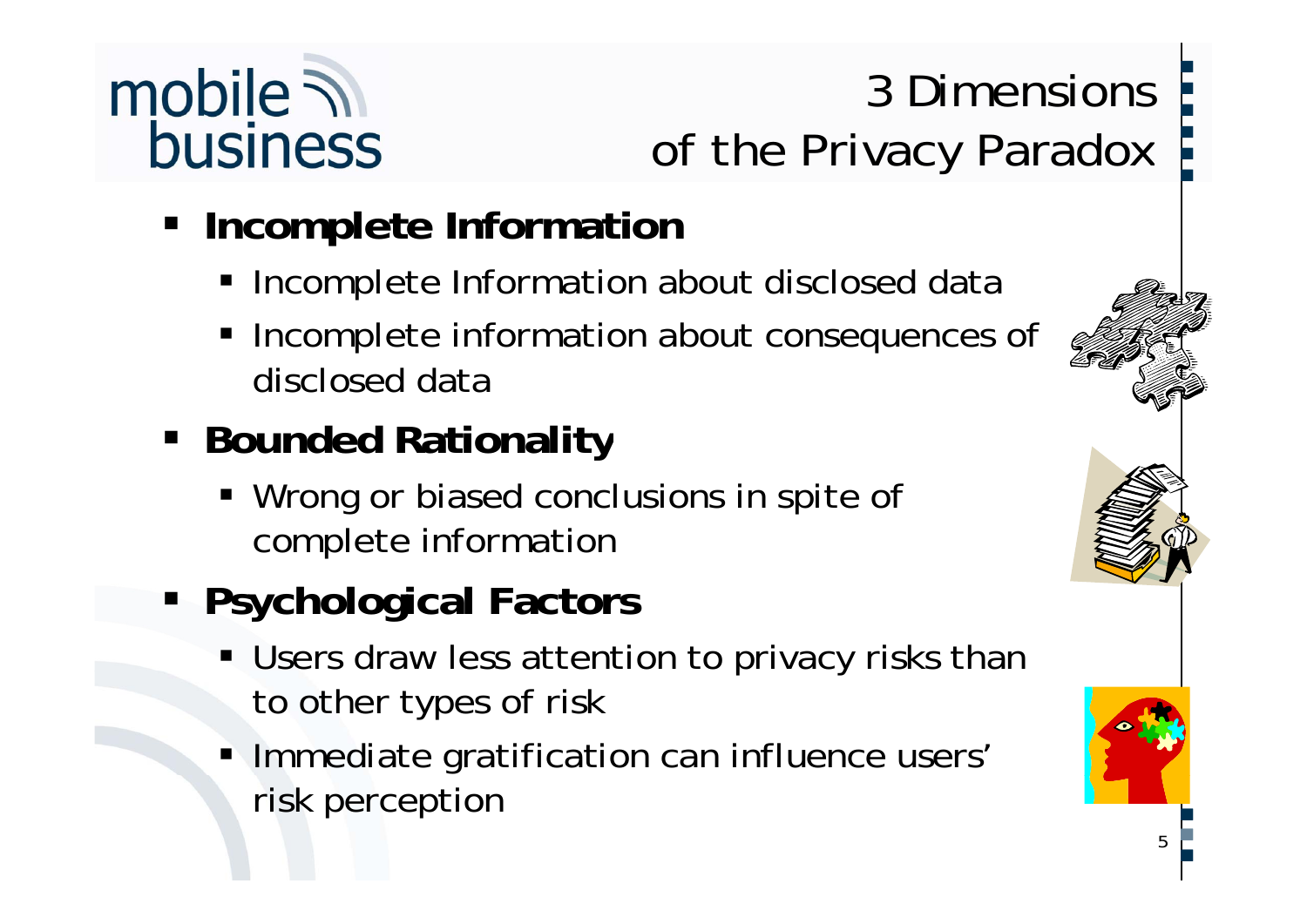#### mobile  $\mathcal{D}$ **…**Raising Privacy Awareness **business** to address the privacy paradox

Privacy Awareness:

Awareness of what data is disclosed and what consequences/risks this might bear.

A precondition for the employment of PETs:

- **I** Identification of risks
- **Assessment of risks**
- $\rightarrow$  Users need to be motivated to address their own limits of risk perception perception.

**...**

6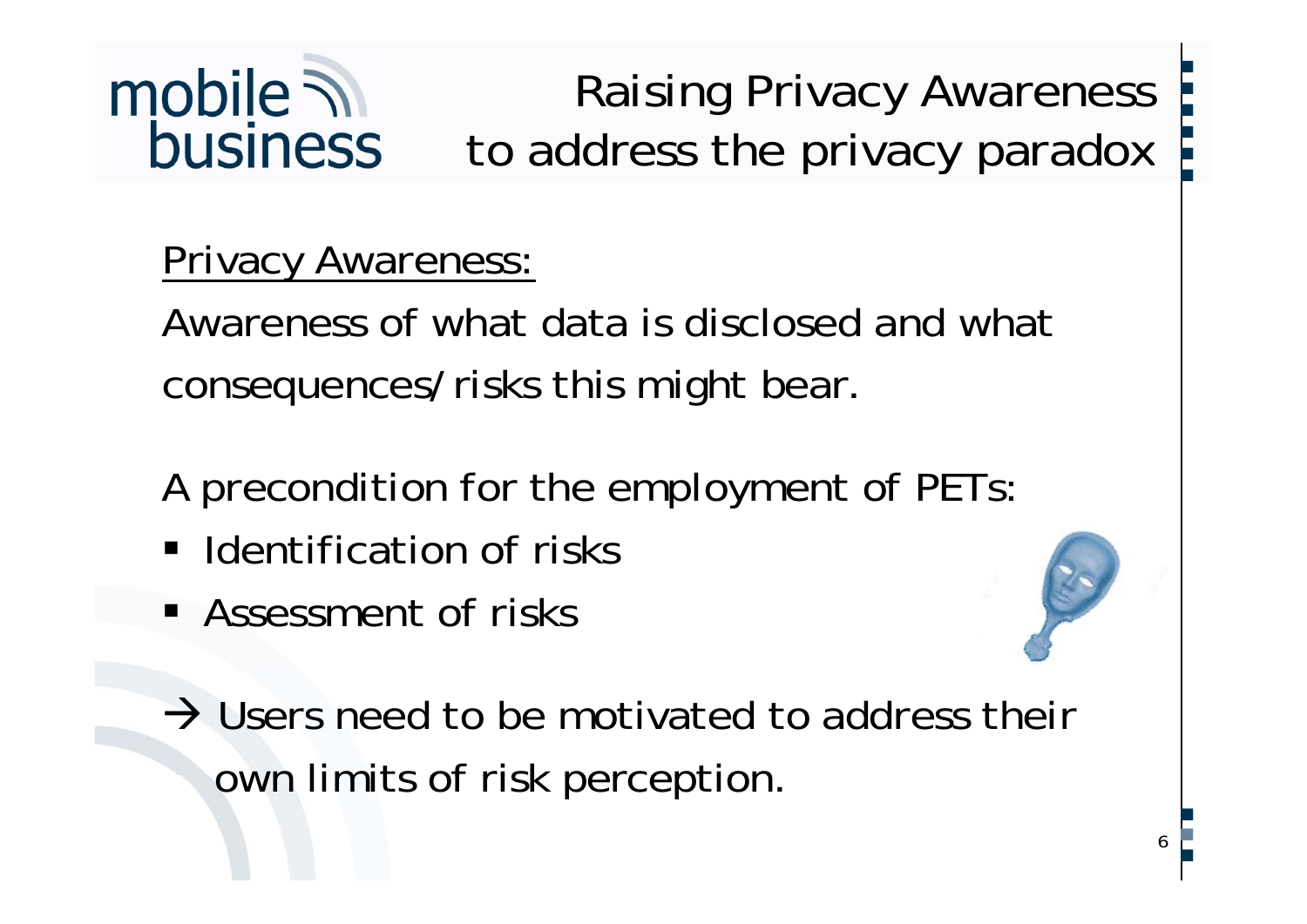# mobile  $\lambda$ business

**…** How to Raise Privacy Awareness?

**O l l l n a general level:**

Tutorials, Talks, Campaigns

**On an application level:**

- **Before using the service**
- **While using the service**



**…**

#### Æ **I f i & W i In forming Warning**



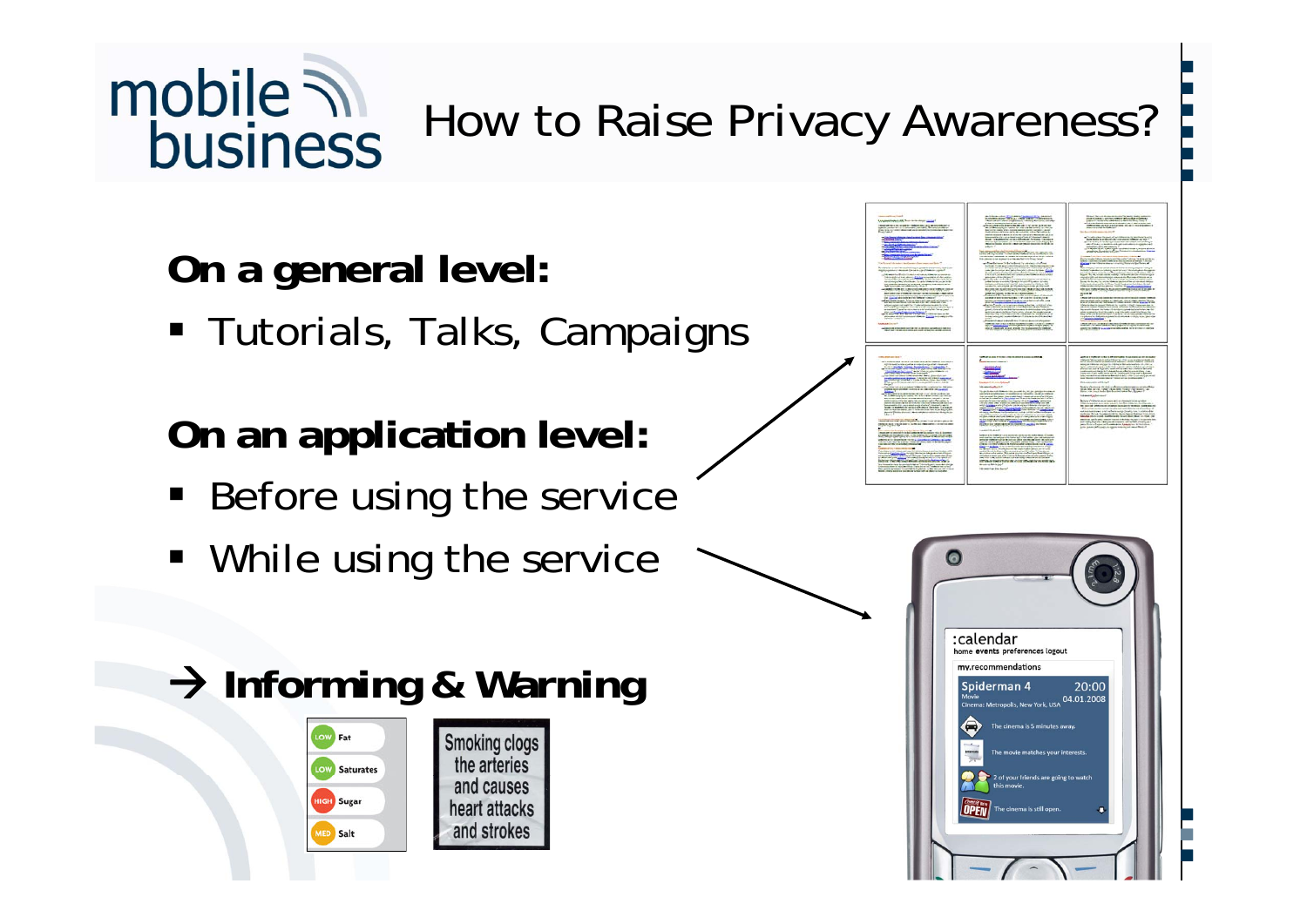# mobile **M** Challenges for Privacy Awareness **business** on an Application Specific Level

**Technical:** How can/should privacy awareness be integrated in context aware services?

**Organisational:** Can privacy awareness be integrated into business models?

- **•** More parties involved than in the process of raising application independent privacy awareness.
- **Interests of all involved parties have to be considered** and harmonised
- **Example 20 Incident** Units 2010 VS. Economic Incentive

cash flow, retention rate (switching costs), data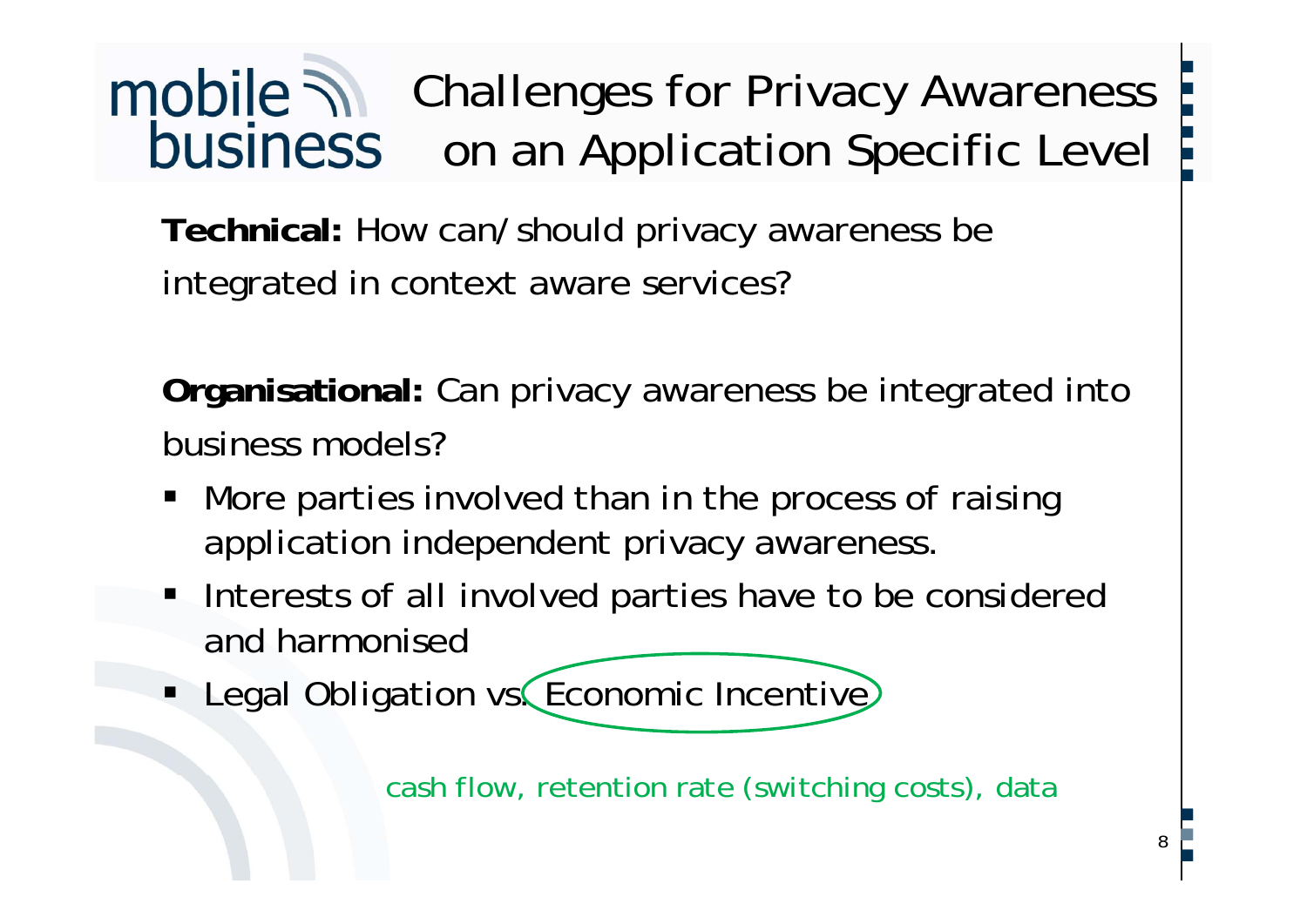

**…**Incentives to establish application **…**specific context awareness

Users will provide less, or incomplete information when they are concerned about their privacy.

**Theory of Reactance:**

- **Emotional over reaction with regard to a presented** threat, risk, or confinement of alternatives
- The fear of loss of further freedoms can motivate reestablishing the threatened freedom

Raising privacy awareness within context aware services seems to contradict the service provider's interests.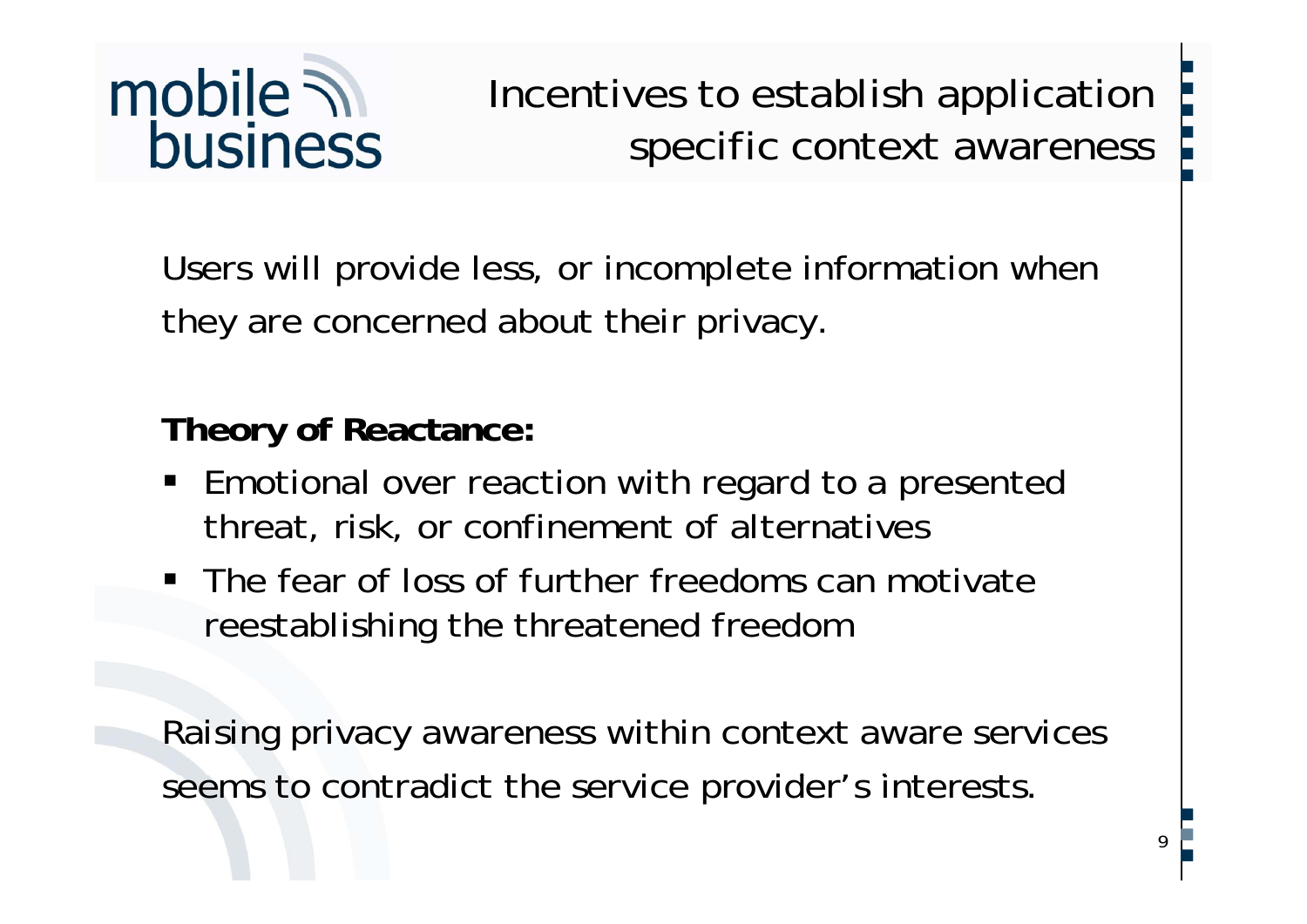

**Goal:** Assisting average individual users to identify and assess pitfalls and risks related to the disclosure of personal information in context-aware services.

Research Question: How to integrate privacy awareness on an application specific level from an organisational perspective?

**Design Science Paradigm in Information Systems Research** Search for artefacts to proactively address relevant bl problems.  $\begin{bmatrix} 10 & 2 \\ 20 & 10 \end{bmatrix}$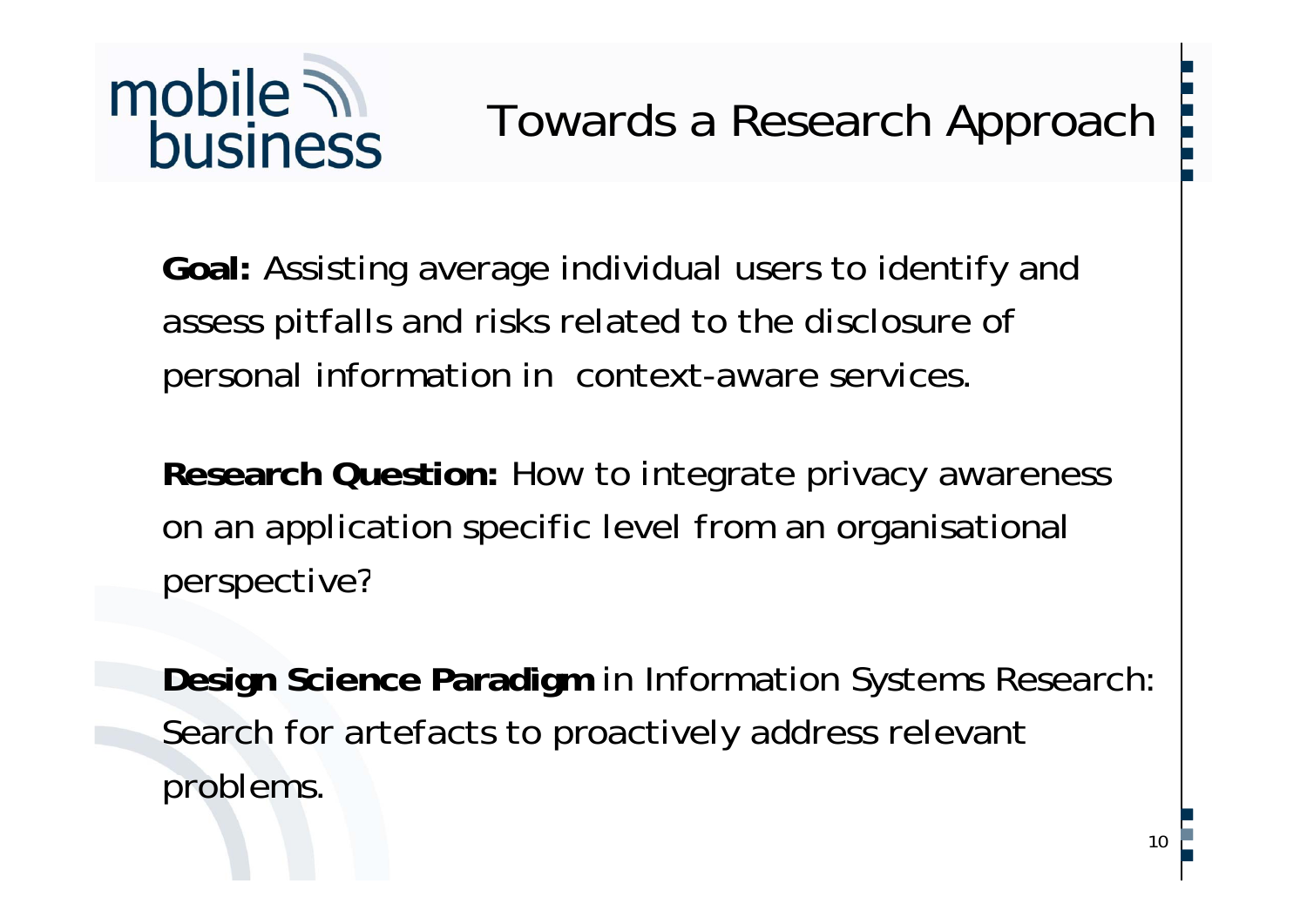# mobile  $\overline{\mathcal{N}}$ **business**

### Expanded Privacy Awareness

*H1: To overcome the privacy paradox, raising privacy awareness on an application specific level should be closely connected with raising knowledge about methods and tools essential to satisfy needs with regard to the protection of privacy in a meaningful way.*

- Awareness of problems + Awareness of possible solutions
- **Users have to be provided with means to satisfy** raised privacy needs, otherwise they will abstain from providing personal information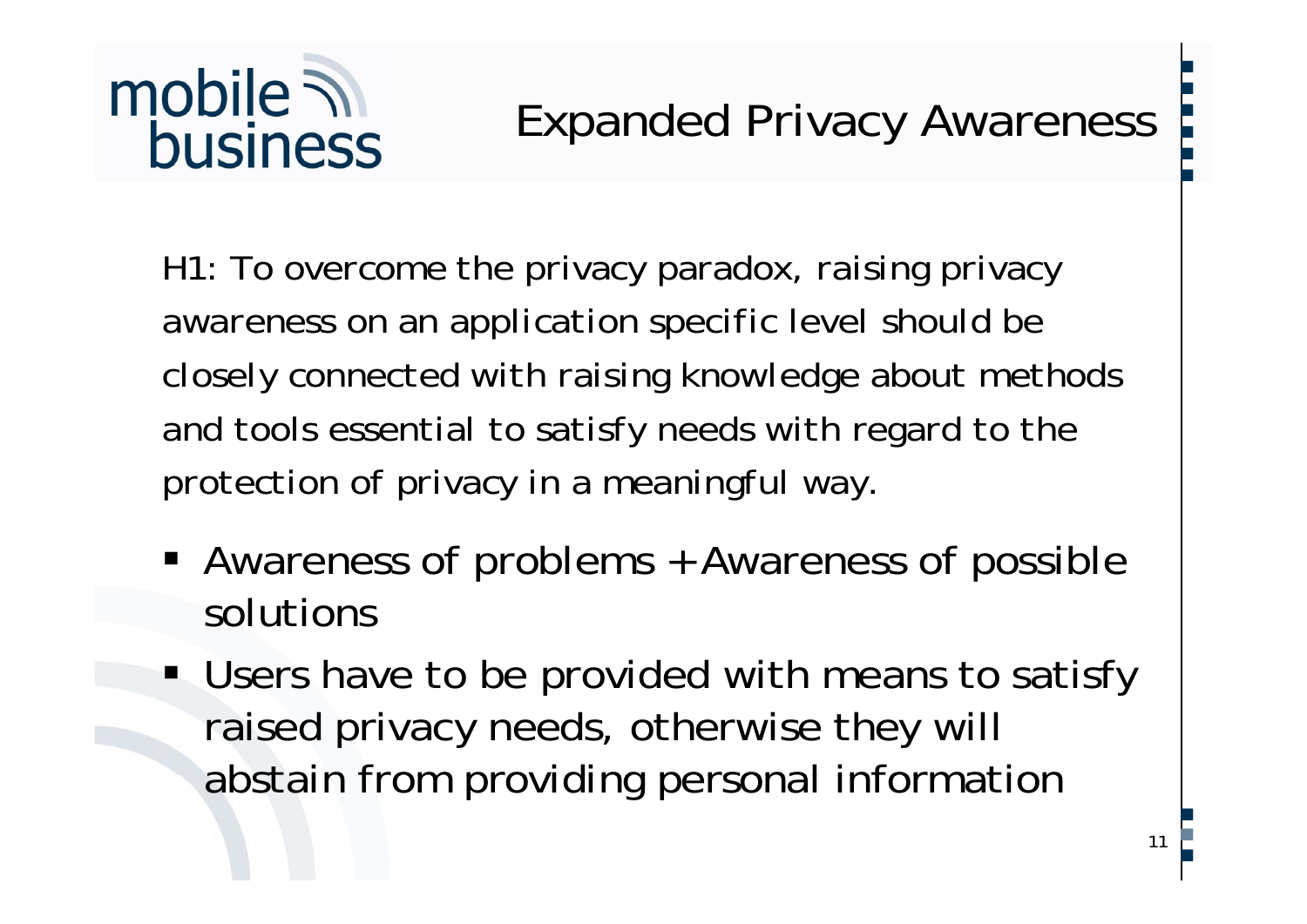

## **…** Resulting Incentives

*H2: Raising privacy awareness in connection with providing privacy enhancing technologies on an application level can strengthen the relationship between user and provider of a services.*

*H3: The combined approach of raising privacy awareness and providing means to react will result in a higher disclosure of personal data and retention rate.*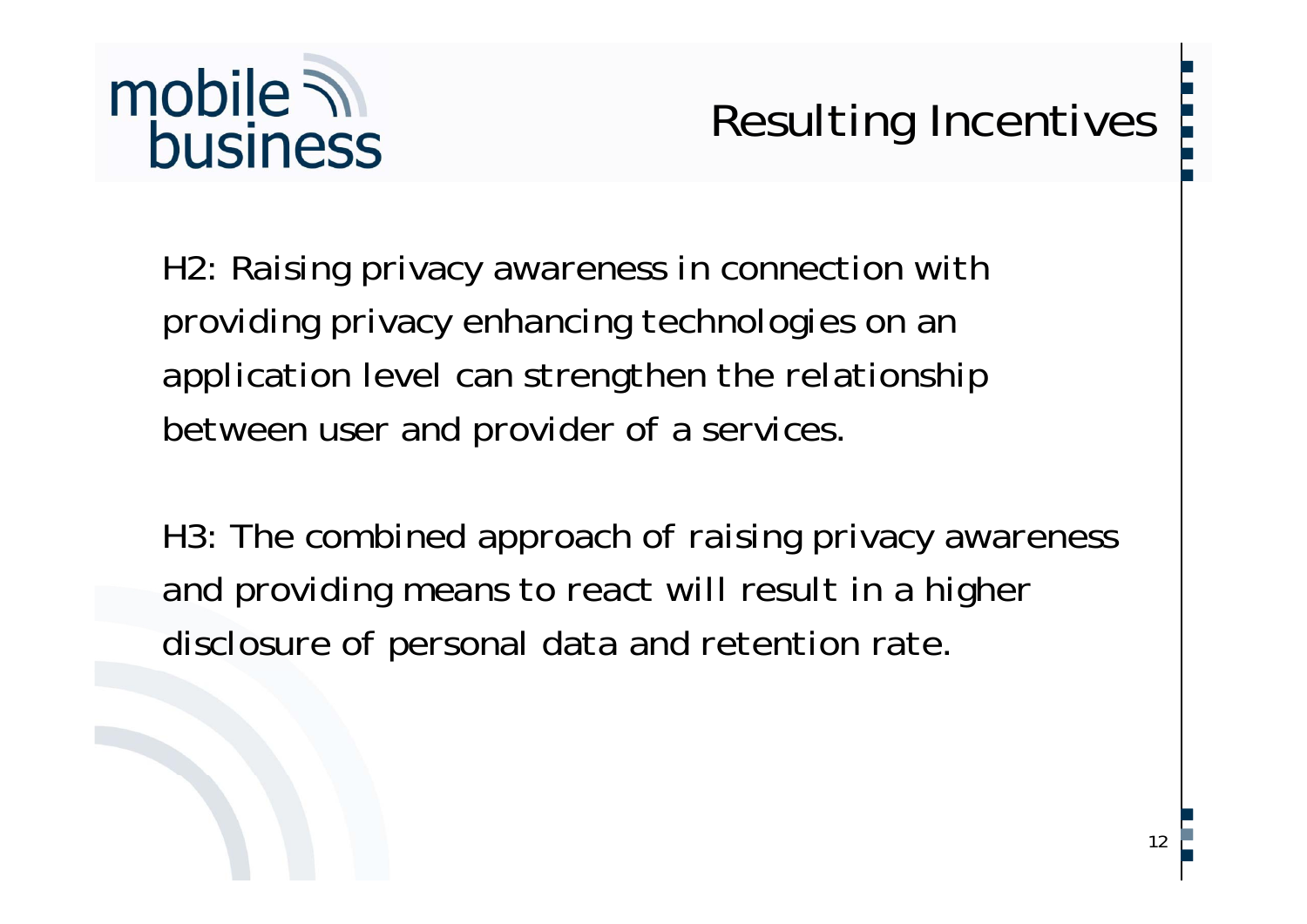# mobile 7 **business**

# **…** Concluding Remarks & Outlook

**Contribution of this article according to Hevner's framework:** 

- $\blacksquare$  Problem Relevance (Guideline 2)
	- Privacy Paradox
	- Creating Privacy Awareness
	- Organisational & technical challenges
- **Proposal and design of an Artefact (Guideline 1)** 
	- $\blacksquare$  Expansion of the meaning of privacy awareness from awareness of problems towards solutions as means to overcome the privacy paradox

**Application of the design science framework by Hevner:**

- Ξ • Enhancement / Re-formulation of hypothesis according to the requirements
- Validation of hypotheses